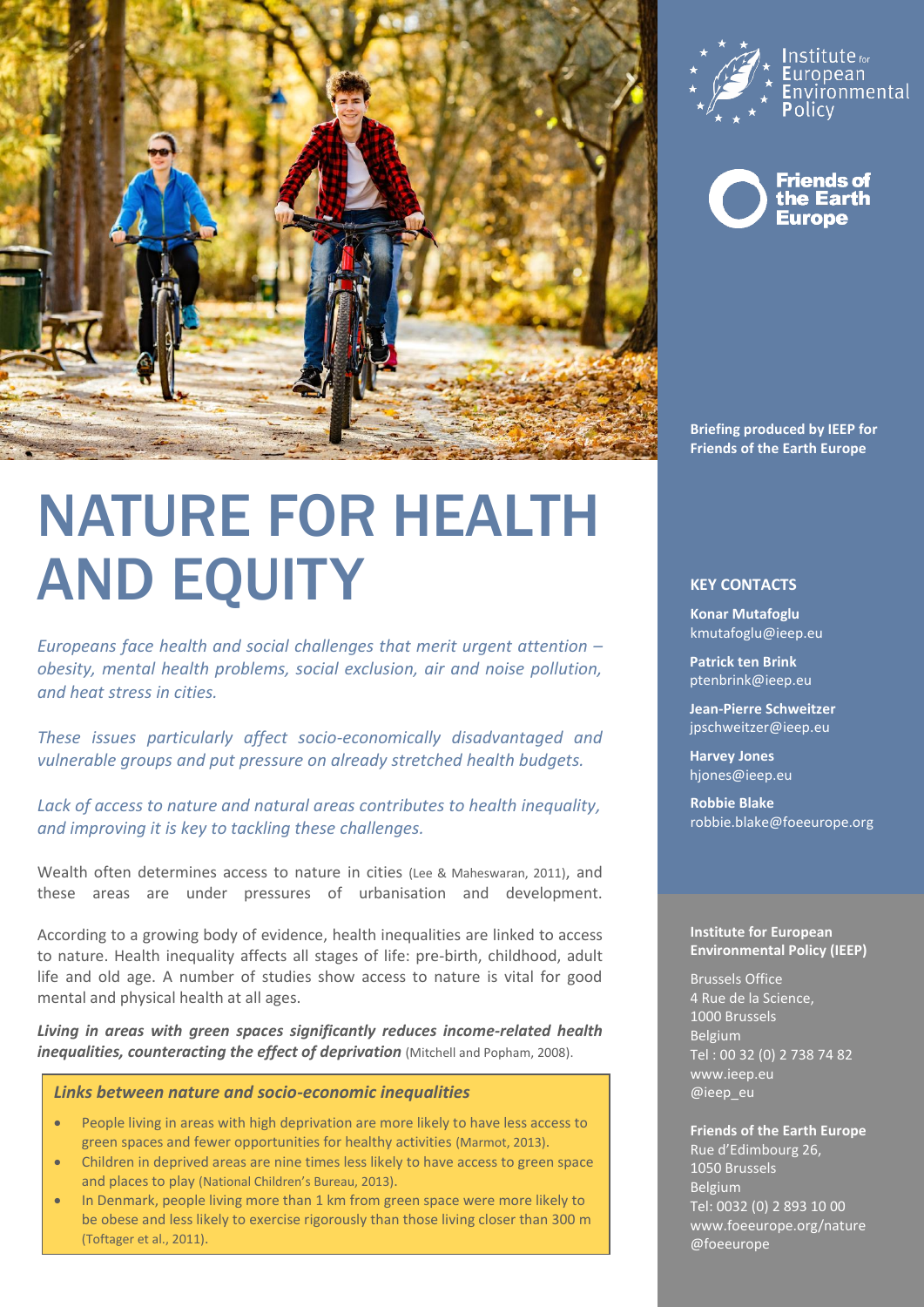*Middle-aged men living in deprived urban areas with high amounts of green space have a 16% lower risk of dying compared with similar groups living in areas with less green space* (Scottish Government, 2014).

#### *Nature has multiple benefits*

- In Spain, people living within 300 metres of green spaces report better selfperceived health and mental health (Triguero-Mas et al., 2015).
- Doctors prescribe fewer anti-depressants in urban areas with more trees on the street (Taylor et al., 2015).
- People are happier and have lower mental distress when living in urban areas with more green space (White et al., 2013).
- A review of multiple studies showed the positive links between biodiversity-rich environments and health and well-being (Lovell et al., 2014).

# **Role of nature for children and adolescents**

From before birth to childhood, nature plays a crucial role in physical and mental health. Inequalities in early years have health implications later in life. Early contact with nature fosters positive attitudes for protecting the environment as an adult.

*New-borns in areas with abundant green spaces have a higher birth weight and head circumference* (Dadvand et al., 2012).

# *Nature and Children's Development*

- Pregnant women living more than 300 meters away from green spaces have higher blood pressure compared to those who live closer (Grazuleviciene et al., 2014).
- Growing up and living in microbe-rich environments can reduce the development of allergies (Ege et al., 2011; Hanski et al., 2012; Haahtela et al., 2013).
- Living 2 to 5 km from diverse natural environments (like forest areas or traditional farms) reduces the chance of allergies in children 6 years or older (Ruokolainen et al., 2015).
- Access to nature can reduce childhood behavioural problems, such as hyperactivity, emotional symptoms and peer relationship problems (Amoly et al., 2014).
- 10-year-old children who spent their summer camp in nature were more environmentally friendly than those who spent it in the city (Collado et al., 2013).

# **Social Forest Initiative, Spain**

Social Forest is a Barcelona-based organisation that provides training in forestry services to youngsters at risk of social exclusion. It promotes sustainable forest management and renewable energy, in particular local forest biomass. Social Forest intends to tackle youth unemployment and exclusion and to raise awareness of the health benefits of nature.







## **REFERENCES**

behavioural development in Barcelona schoolchildren: the BREATHE project. Environmental Health Perspective, 122, 1351–1358.

Barton, J and Pretty, J (2010). What is the Best Dose of Nature and Green Exercise for Improving Mental Health? A Multi-Study Analysis. Environmental Science and Technology, 44 (10) 3497–3955.

Bennet, S A et al. (2012) Playground Accessibility and Neighbourhood Social Interaction Among Parents. Soc Indic Res, 108, 199–213.

Booth, J E et al. (2010) Who benefits from recreational use of protected areas? Ecology and Society, 15 (3).

Burt, J et al. (2013) Monitor of Engagement with the<br>Natural Environment Survey (2009 -2012): Visits to the<br>natural environment - variations in characteristics and<br>behaviours of social groups within the adult English<br>popul

Collado, S et al. (2013) Experiencing nature in children's summer camps: Affective, cognitive and behavioural consequences. Journal of Environmental Psychology, 33, 37–44.

Dadvand, P et al. (2012) Surrounding greenness and pregnancy outcomes in four Spanish birth cohorts. Environmental Health Perspectives, 120, 1481-1487.

Ege, M J et al. (2011) Exposure to environmental microorganisms and childhood asthma. The new England Journal of Medicine, 364, 701–709.

Glasper, A (2011). Planning for a heat wave: the implication for health care. British Journal of Nursing, 20 (13), 834–835.

Grazuleviciene, R et al. (2014) The Influence of Proximity to City Parks on Blood Pressure in Early Pregnancy. *Int. J. Environ. Res. Public Health* 2014, *11* (3), 2958–2972.

Haahtela, T et al. (2013) The biodiversity hypothesis and allergic disease: World Allergy Organization position statement. World Allergy Organization Journal, No 6.

Hanski, I et al. (2012) Environmental biodiversity, human microbiota, and allergy are interrelated. Proceedings of the National Academy of Sciences of the United States of America, 109 (21) 8334–8339.

Lachowycz, K and Jones, A P (2014) Does walking explain associations between access to greenspace and lower mortality? Social Science & Medicine 107, 9–17.

Lee, A C K and Maheswaran, R (2011) The health benefits of urban green spaces: a review of the evidence. Journal of Public Health, 33 (2), 212–222.

Lovell, R et al. (2014) A systematic review of the health and well-being benefits of biodiverse environments. Journal of Toxicology and Environmental Health Part B, 17 (1), 1–20.

Maas, J et al. (2009) Social contacts as a possible mechanism behind the relation between green space and health: a multilevel analysis. Health and Place, 15 (2), 558–592.

Marmot, M (2013). Review of Social Determinants and the Health Divide in the WHO European Region: Final Report. World Health Organization.

Mitchell, R and Popham, F (2008) Effect of exposure to natural environment on health inequalities: an observational population study. The Lancet, 372 (9650), 1655–1660.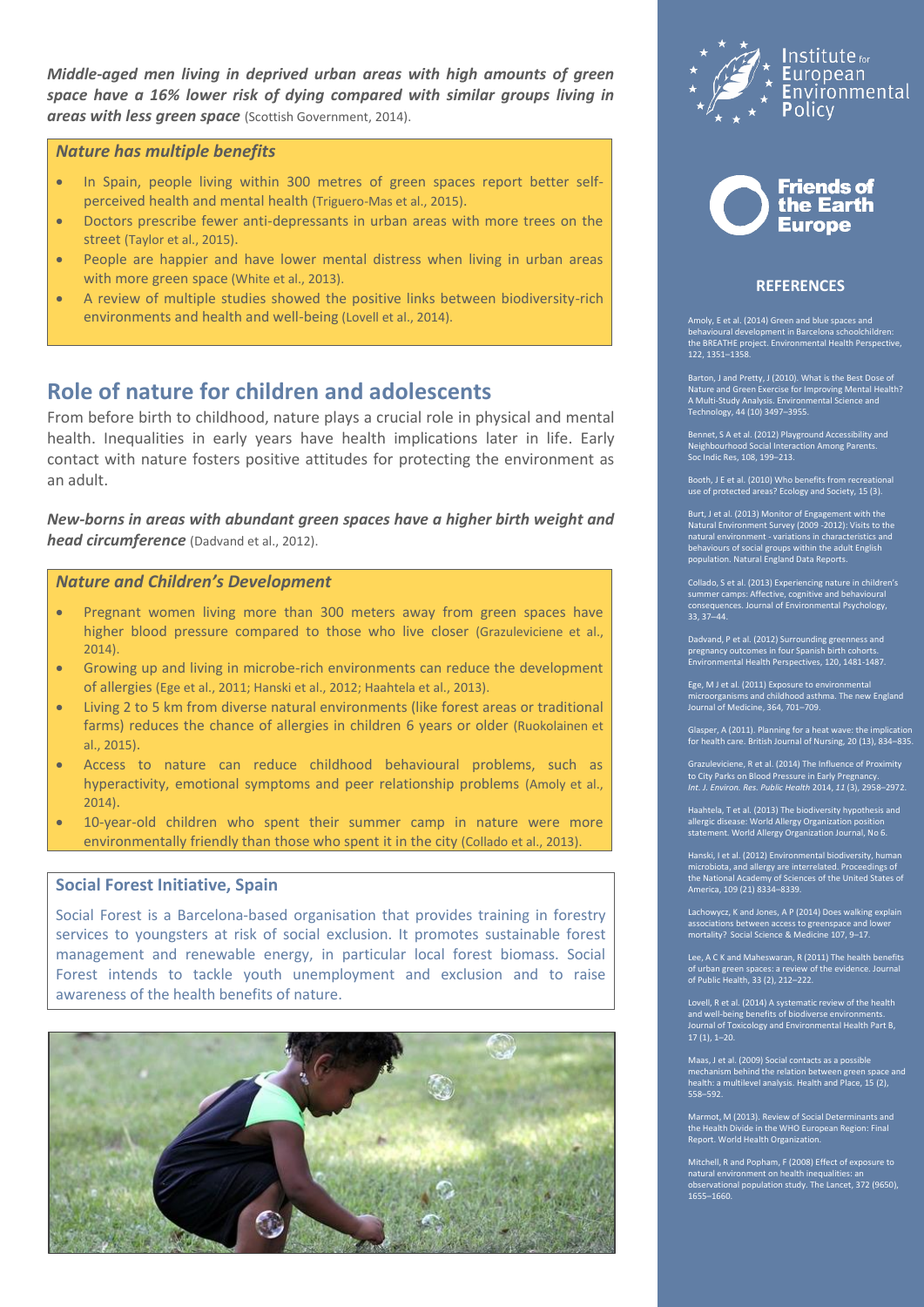# **Nature's benefits for well-being, sense of place and community**

Nature in your everyday environment is beneficial to general well-being. It creates a sense of space and community, including in ethnic and minority groups.

*Green areas are an important factor for individuals and communities*  **establishing a 'sense of place' and 'ownership' of the landscape** (Maas et al., 2009).

## *General well-being and sense of space and community*

- Among visitors to protected areas, minorities and socially excluded groups are markedly under-represented, as are younger people (Booth et al., 2010).
- 26% of the black and minority ethnic population in England visit natural environments three times a year or less (compared with 15% of the rest of the population) (Burt et al., 2013).
- Nature increases positive emotions and feelings of vitality (Tyrväinen et al., 2014).
- Improved access to woodland near deprived urban communities in Scotland promoted green space use, increased activity levels and perceived quality of life (Ward Thompson et al., 2013).
- Seeing one's neighbour at the local park can help to build familiarity, a sense of commonality, and sets the groundwork for future engagement (Bennet et al., 2012).

## **Neighbourhood Gardens in Vienna, Austria**

Caritas Austria's neighbourhood gardens provide a space for care home residents to work with volunteers. The residents are the elderly, disabled and underage refugees separated from their parents. Gardening brings them together, providing a space for new social interactions and learning experiences.

# **Nature for mental health and therapeutic treatment**

Access to nature and activities in nature improve self-reported well-being in disadvantaged groups and can contribute to improved mental health. More and more initiatives are using nature for green exercise and therapeutic purposes.

*Green areas support mental well-being in the elderly* (Rappe et al., 2008).

## *Mental Health Benefits of Nature*

- Inequality in mental well-being is larger among people who report poor access to green areas, compared with those with good access (Mitchell et al., 2015).
- Short green exercise activities increased self-esteem and mood of participants in one study. People with pre-existing mental health conditions particularly benefit from an increase of self-esteem (Barton and Pretty, 2010).

# **Nature for Therapy – Alnarp Rehabilitation Garden, Sweden**

Alnarp Rehabilitation Garden piloted an effective, nature-based treatment for individuals recovering from stress-related mental disorders, stroke and war neuroses. Participants with severe stress and/or mild to moderate depression significantly reduced their health care consumption. One year after rehabilitation, the costs for primary care dropped by 28% for the pilot, and days spent in hospital fell by 64% (Währborg et al., 2014).







## **REFERENCES**

Mitchell, R J et al. (2015) Neighborhood Environments and Socioeconomic Inequalities in Mental Well-Being. American Journal of Preventive Medicine, 49 (1), 80-84.

National Children's Bureau (2013) Greater Expectations: Raising aspirations for our children. National Children's Bureau, London.

Rappe, E et al. (2008) Group gardening in mental outpatient care. Therapeutic Communities, 29 (3) 273−284.

Ruokolainen, L et al. (2015) Green areas around homes reduce atopic sensitization in children. European Journal of Allergy and Clinical Immunology, 70, 195–202.

Scottish Government (2014) Greenhealth contribution of green and open space to public health and wellbeing Final Report. James Hutton Institute, Aberdeen.

senior citizens' longevity in megacity areas: The importance of walkable green spaces. Journal of Epidemiology and Community Health, 56 (12), 913–918.

Taylor, M S et al. (2015) Urban street tree density and antidepressant prescription rates – A cross-sectional study in London, UK. Landscape and Urban Planning, 136, 174–179.

Toftager, M et al. (2011) Distance to green space and physical activity: a Danish national representative survey. J Phys Act Health, 8 (6), 741–749.

Triguero-Mas, M et al. (2015) Natural outde environments and mental and physical health: Relationships and mechanisms. Environmental International, 22, 35–41.

Tyrväinen, L et al. (2014) The influence of urban green environments on stress relief measures: A field experiment. Journal of Environmental Psychology, 38, 1–9.

Villeneuve, P J et al. (2012) A cohort study relating urban green space with mortality in Ontario, Canada. Environmental Research 115, 51–58.

Währborg P et al. (2014) Nature-Assisted Rehabilitation for Reactions to Severe Stress and/or Depression in a Rehabilitation Garden: Long-Term Follow-Up Including Comparisons with a Matched Population-Based Reference Cohort. J Rehabil Med 46, 271–276.

Ward Thompson, E et al. (2004) Open space and social inclusion: local woodland use in central Scotland. Forestry Commission, Edinburgh.

White, M P et al. (2013) Would you be happier living in a greener urban area? A fixed-effects analysis of panel data. Psychological Science, 24 (6) 920–928.